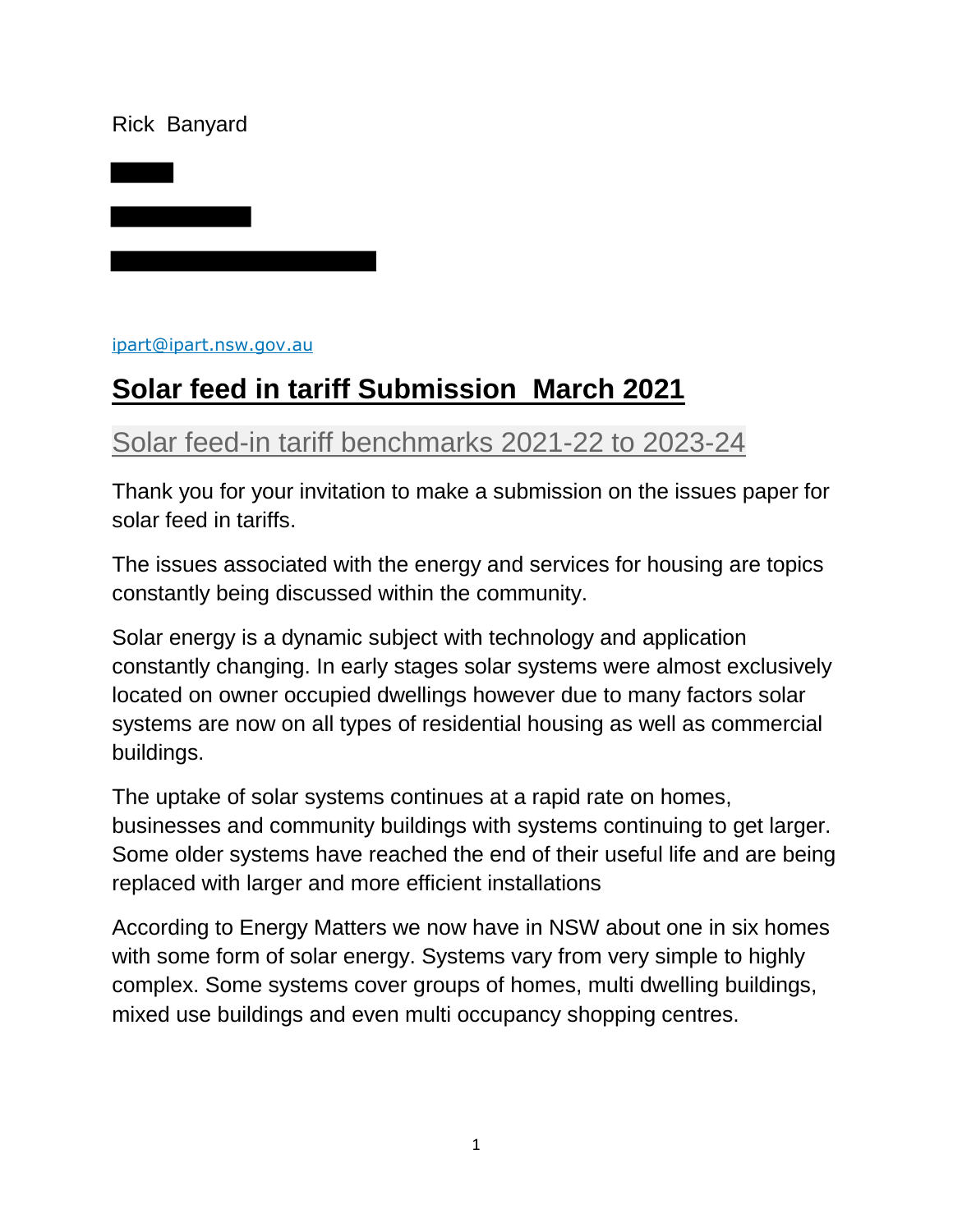The cost price, operating cost and maintenance costs are highly variable and the production of power is certainly not uniform. The relationship of the premises occupier to the owner of the solar system is also highly variable.

Generally there are four categories of relationships:-

1. Owner occupiers.

2. Non owner occupiers that includes tenants, boarders, lodgers, granny flat residents etc. This group would normally draw power from the building supply. These power consumers may or may not have to have an electrical supply customer contract.

3. Non owner occupiers of large sites and or buildings. This group includes transportable home facilities, caravan parks, retirement villages, apartment blocks and similar. The site may have one or more solar power installations with the power commonly being used for a multitude of purposes. Normal practice is for the power fee to be included in the rent, site fee, occupation charge etc. The charge is normally set by the property owner and is usually included as part of a combined site charge.

4. Mini grid, pooled and share systems are becoming relatively common.

Ownership is by shares or similar structured agreements. As the expansion of solar systems continues the ownership arrangements become more complex,

It is time for IPART to not only determine the feed in tariff rate but to also determine to whom the feed in tariff is paid.

There is no set standard for metering solar power generation and or distribution however electricity authorities are capable of normally metering feed in power to the grid and the grid supply quantities to the consumer. They are not normally of capable of metering multi end users drawing from one solar system.

Gross metering does give a very clear reading of the power produced and the power fed into the grid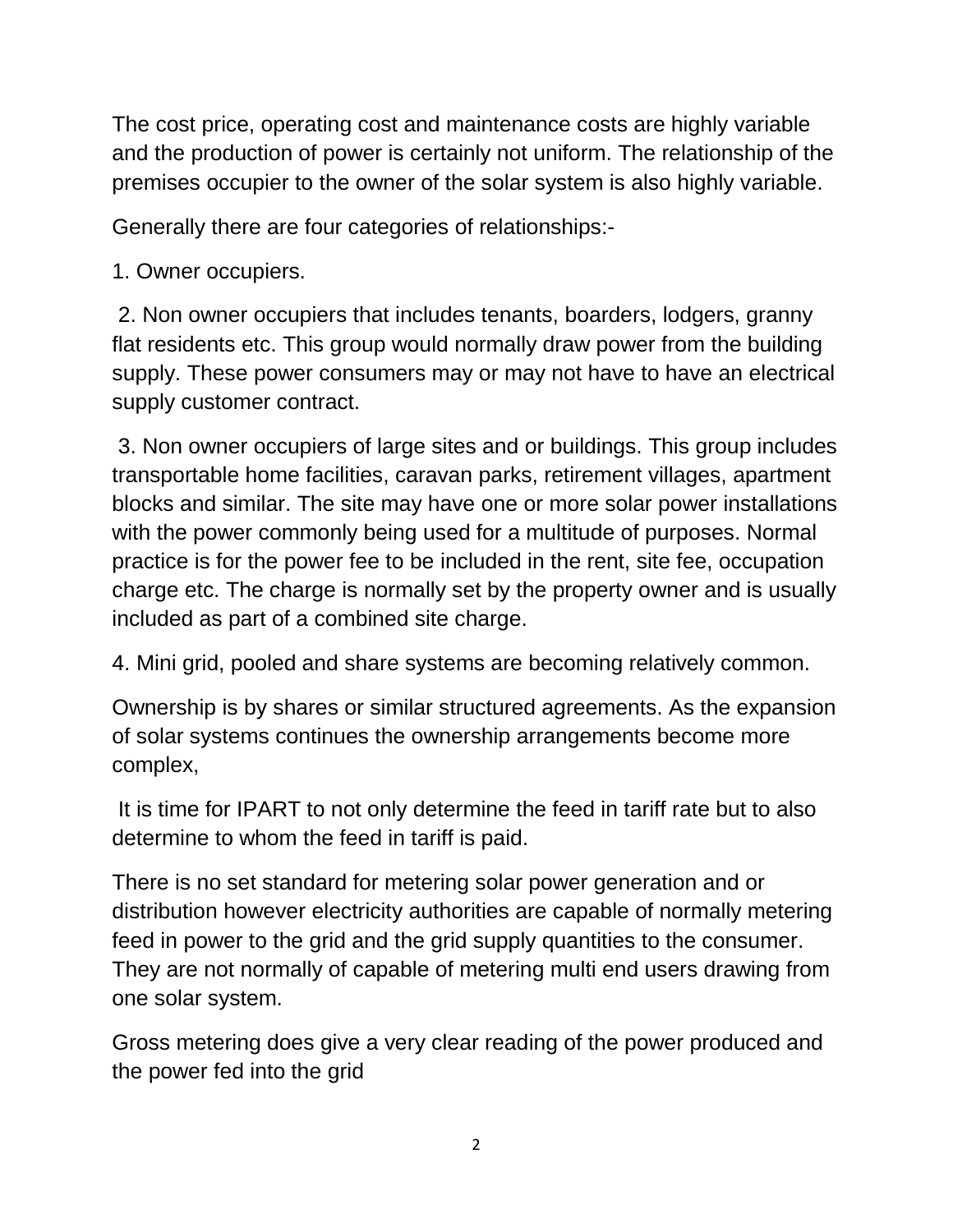It would seem the best solution is for the feed in tariff to be paid to the legal owner of the solar system because they are the ones that funded the installation.

This solution would be simple, low cost and would minimise disputes.

Where the solar system owner and occupant mutually agree to share the benefits and or costs then these arrangements can be documented within the lease, site agreement or other applicable terms and conditions to be matched to the desires of the parties involved. This would not be a cost to the grid power supplier.

*Recommendation to IPART.*

*That IPART recommends that the feed in tariff payment be paid to the Solar System owner.* 

#### **Responses to IPART Questions**

*We are seeking feedback on the following, as well as any other relevant issues*:-

*1 Is there enough information for customers to make the best financial decisions (given how much electricity they use and when they use it) on: –*

 *whether to invest in solar systems?* 

*the size of the system most suitable for them?* 

*the retail offer they should choose?*

There is generally plenty of information available via purchaser's research or from equipment suppliers or from the energy suppliers

The biggest issue is knowing what the feed in tariff will be over the life of the installation and who will be paid for the power supplied to the grid.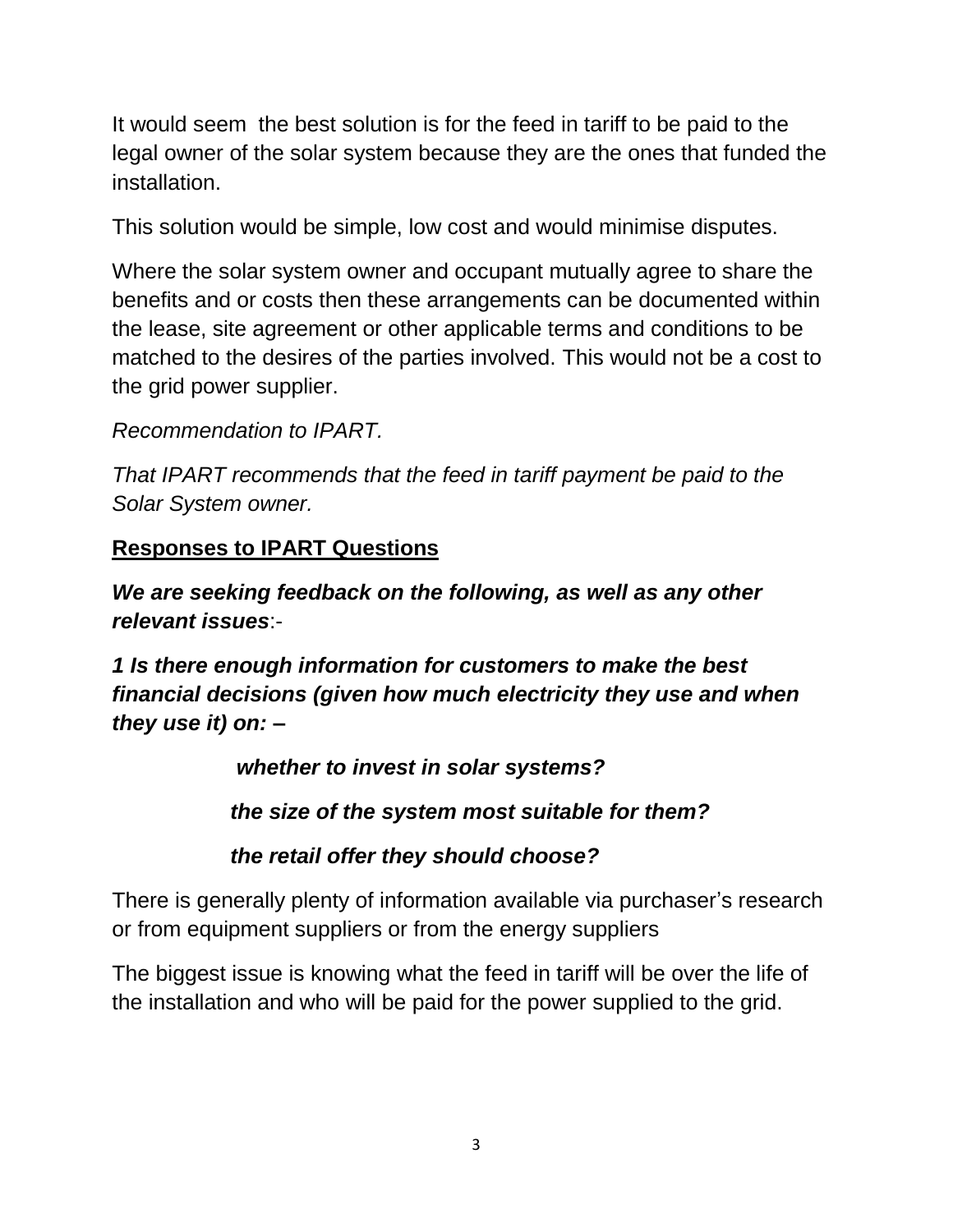*2 Are retailers providing new types of offers to households that can help them optimise the times that their energy is used, exported, or stored, for the benefit of these households, and other customers? Are customers interested in getting different prices for solar at different times across the day, depending on how much it is worth at the time? Solar feed-in tariff benchmarks IPART iv*

New technologies are constantly coming on line to assist the solar system user and this is likely to continue.

It needs to be remembered that it is the household that operates the power switch. To get the best from any solar system the household members need to operate the system in a manner that delivers the highest benefit.

This often requires education and at times challenges traditional practices.

## *3 Are there any barriers to customers installing batteries? What options are available to customers*?

There are four major problems:-

- 1. The regulatory aspects that specify the location of the battery
- 2. The cost of the battery
- 3. The lack of knowledge about the feed in tariff that makes it difficult to justify the expenditure
- 4. Who is responsible for the maintenance, upgrading and replacement of the battery if the system is not fully in the hands of the system owner,

4 *Are consumers facing any problems getting paid for their solar exports? For example, are smart meter installations timely? Are consumers able to export all the solar electricity that they wish to export? Is there adequate notice about solar feed-in rates changing?*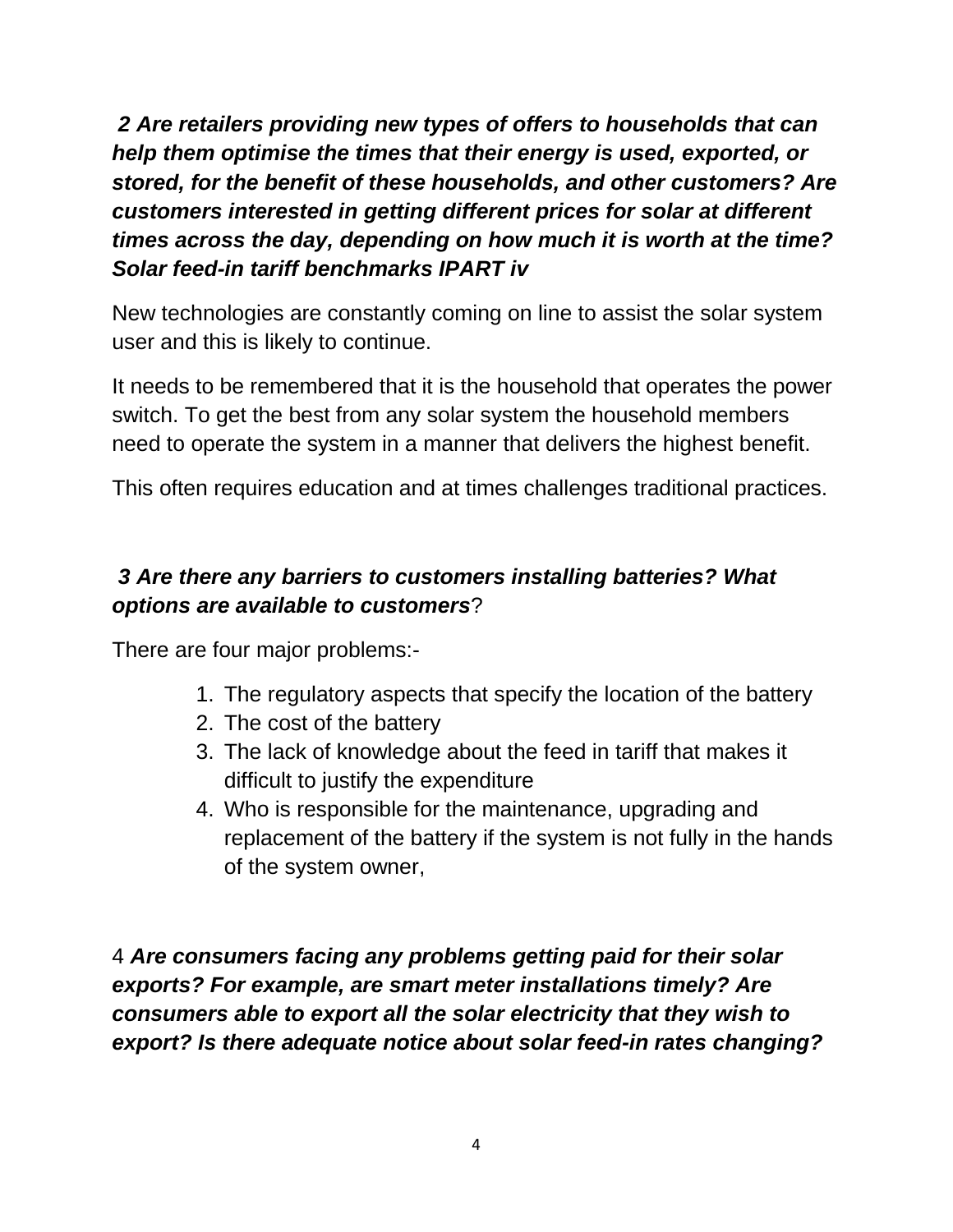There certainly are issues because the consumer may not be the owner of the solar system. Eg the property owner may install the solar system and the tenant may be the user / consumer. This may be compounded by the policies of the electricity retailer who requires the consumer to be the account holder

There is little opportunity for a tenant to install a fixed solar system and major issues if a landlord installs and tenant uses,

The rules and procedures must be changed to allow a landlord to install a solar system on a property and retain the ownership and feed in revenue.

There are plenty of opportunities for tenants to provide smaller portable solar systems. These would be similar to systems used by motorhomes and caravanners.

*5 How should we estimate the inputs to the forecast value of solar electricity, including: The wholesale value of electricity – Should we be forecasting the wholesale spot price? – If so, should we continue to use ASX futures contract prices as the main source of data, and is a 5% contract premium still appropriate? – What period of data should we use? – Are there other available forecasts published by Australian regulators that could be suitable for our purposes? The solar multiplier – Which calculate*

*on method provides the most appropriate balance of precision, transparency, and use of taxpayer resources? – What historical time period provides the best indication of the future relationship between prices at the times solar is exporting to the grid and the average price of electricity over a day? If multiple years are used, how should the data be weighted across years? – How should we use different solar export profiles from each network to calculate a solar multiplier?* 

It seems to me that IPART is greatly over complicating the price of solar electricity.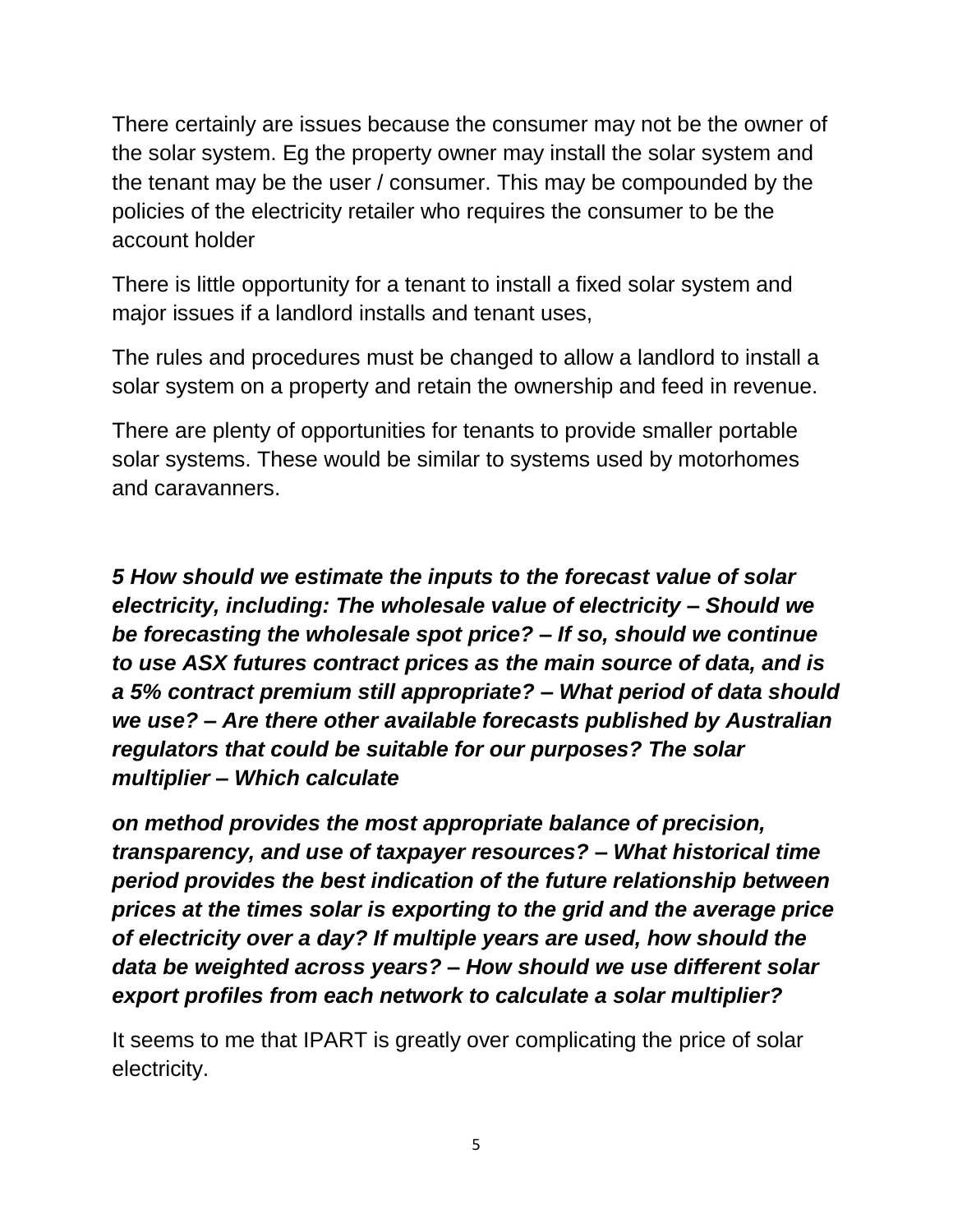Whilst IPART may understand its formulas and the supply authorities are delighted to source very cheap power the vast majority of owners of solar installations are totally confused and very poorly rewarded for the energy they produce and the major gains to the environment.

The "feed in" tariff should be equal to the "feed out" currently paid by the consumer.

The feed in price should not be calculated in isolation to the price used to bill consumers. IPART should only make one price determination that should cover both the "feed in" and "feed out" tariffs.

IPART needs to remember that much of the solar energy is being used to supply power direct to its end user. This is power that is not drawn from the grid but in reality has a similar value to the grid supply.

IPART also needs to remember that the consumer / producer has a significant investment in the purchase, installation, maintenance, upgrade and replacement of the solar power generating equipment.

## *6 How should we form a range around our values of solar electricity? If we continue to set a range based on forecasting uncertainty around the average wholesale value of electricity, what should this range be?*

The values of solar electricity are vast and diverse. The value of solar certainly goes well beyond the dollar and cents value. Solar is a very new form of energy. It is constantly emerging as new technology refines new ways and refinements.

Values must include environmental, efficiency, safety, ease of distribution, the need for support infrastructure, an the employment created in the economy, failure of old forms of supply to keep up with demand and the list goes on.

New technology such as LED lighting is rapidly changing the way electricity is used. Eg LED street signs with solar panels attached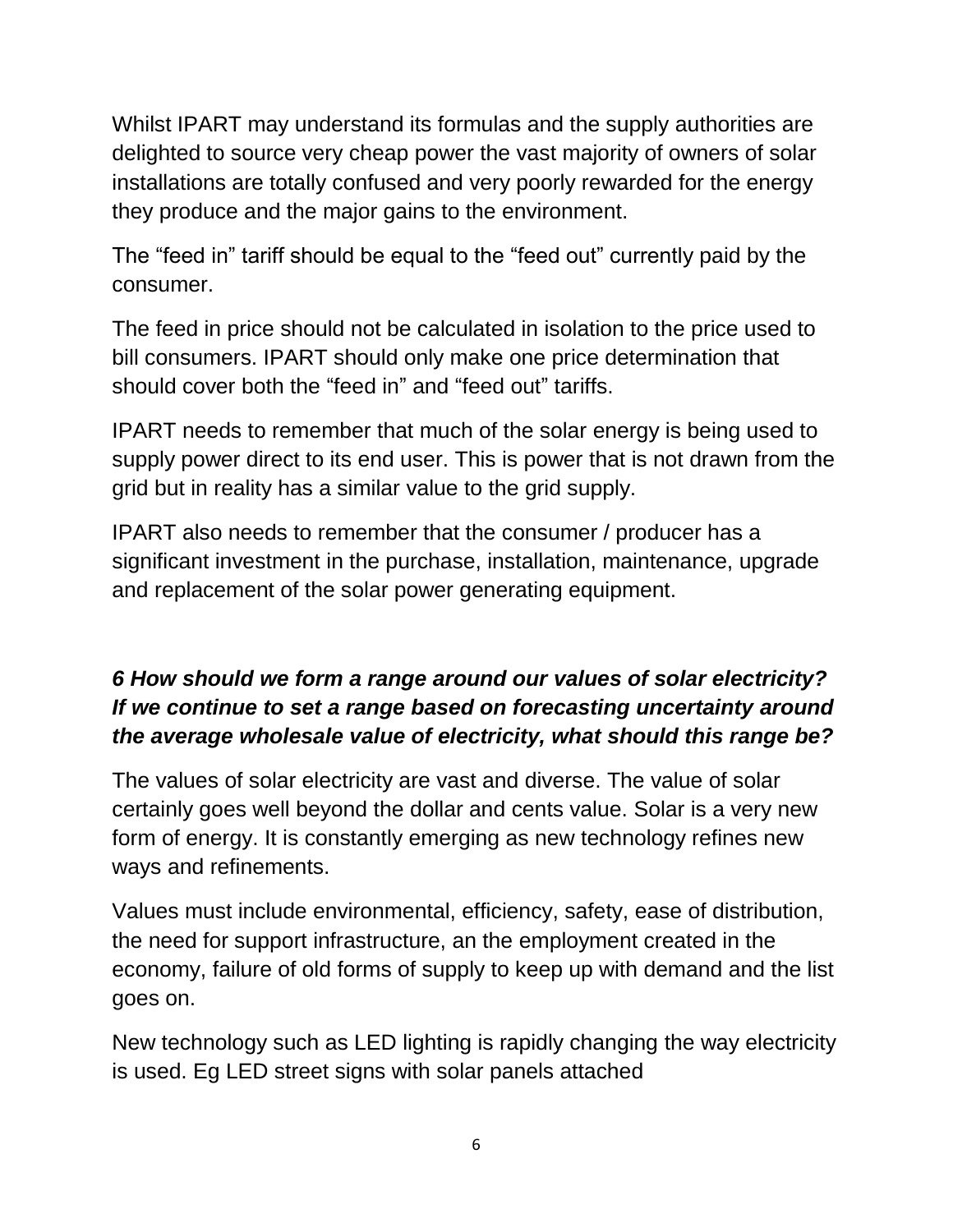Setting a feed in tariff without a strong relationship to the grid price is rather like trying to compare hot water with cold water.

IPART should not set a price for Solar Power sold to battery storage facilities or used in the production of power by other renewable means. The pumps for pumped hydro.

IPART should not set a price for power produced by industry or commercial operations for their own corporate use.

IPART should not set a price for solar power used to supply EV's or Hybrids.

#### *7 How should the day be divided to set different solar feed-in tariff benchmarks for different times across the day? Are there barriers to retailers offering customers more cost-reflective time dependent offers?*

The grid price of electricity is time and volume based. This is now totally outdated. Factories and businesses have changed their operation and activity due to becoming far more attuned to seeking efficiencies and cost savings. Likewise residential properties have changed, For example off peak hot water tanks are now rare and commonly replaced by solar powered systems. Likewise heat banks no longer exist.

Battery installations are filling the gaps in sunshine and in power demand. This trend will continue to escalate. And must be encouraged.

Service stations do not sell fuel based energy on a time basis so there is no longer a valid reason why electricity supplies should have time based charging.

I am unaware of a feed in tariff that applies to wind energy, pumped hydro, or battery storage transfer etc into the grid. Surely it is not reasonable to discriminate against solar.

The current feed in tariff is not time based.